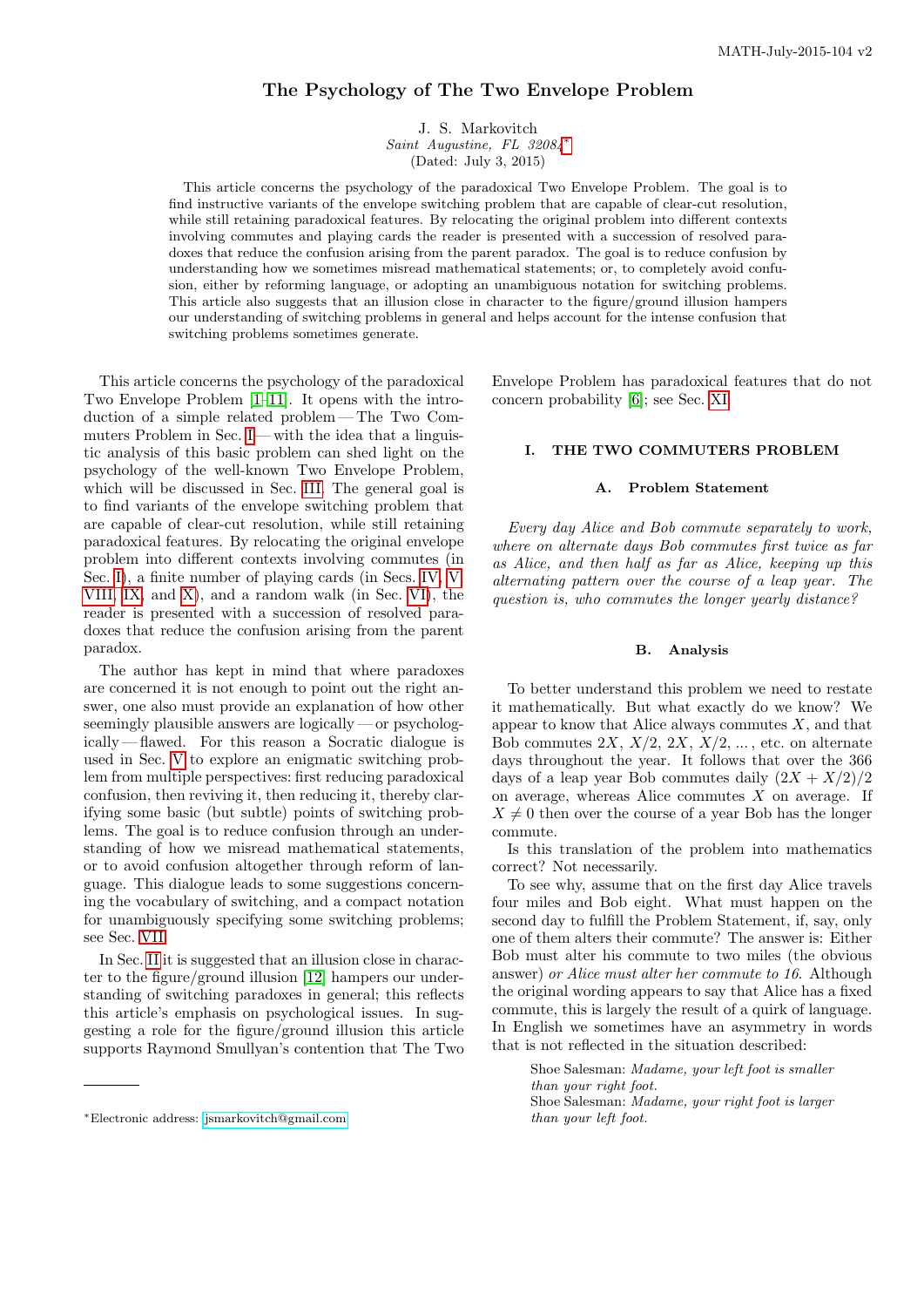(Observe that in going from the first sentence to the second the swaps left  $\leftrightarrow$  right and smaller  $\leftrightarrow$  larger are made.) In fact a close reading of the Problem Statement reveals nothing that prohibits Alice's commute from changing.

To amplify this point, consider the following two sentences, the first of which is taken verbatim from the Problem Statement, and the second of which follows from making the swaps Alice  $\leftrightarrow$  Bob and twice  $\leftrightarrow$  half on the first:

- "Every day Alice and Bob commute separately to work, where on alternate days Bob commutes first twice as far as Alice, and then half as far as Alice, keeping up this alternating pattern over the course of a leap year."
- "Every day Bob and Alice commute separately to work, where on alternate days Alice commutes first half as far as  $Bob$ , and then  $twice$  as far as  $Bob$ , keeping up this alternating pattern over the course of a leap year."

However different these statements may at first appear, a case can be made that they are logically equivalent. To the author they both convey the same literal meaning, either

$$
\frac{\text{Bob's commute}}{\text{Alice's commute}} = 2^{(-1)^{N-1}} \tag{1.1}
$$

or, equivalently,

Bob's commute  
Alice's commute = (day # is odd) ? 2 : 
$$
\frac{1}{2}
$$
, (1.2)

where  $N$  equals the day number 1 to 366. In the same way, the two renditions of the shoe salesman's excuse for ill-fitting shoes convey the same literal meaning, however they may differ subjectively.

One final point: Suppose we learn that on the first day

$$
\frac{\text{Bob's commute}}{\text{Alice's commute}} = \frac{4.628 \text{ miles}}{2.314 \text{ miles}} \quad . \tag{1.3}
$$

What exactly have we added to our knowledge? Absolutely nothing. The above equation merely states that on the first day Bob travels twice as far as Alice, not that Bob travels 4.628 miles.

#### C. Reanalysis

So what do we actually know about Alice's and Bob's commutes from the Problem Statement? Very little! It might be that on the first day Alice travels one mile and Bob two miles, and then they swap these commutes day by day. Perhaps Bob travels four miles every day, and Alice travels two and eight miles on alternate days. Perhaps Alice and Bob travel one and two miles the first day,

respectively; four and two the second day, respectively; four and eight the third day, respectively; and so on. Perhaps their commutes are planned as in these examples, but are altered by a common multiplier that depends on how much it rains.

What is peculiar is that the original Problem Statement seems so definite and constraining while actually saying so little. A cabdriver charging by the mile and trying to maximize his income by transporting just one of them back and forth from work cannot tell from the original description who best to contract his yearly services to. This is because all of the above algorithms yield commutes consistent with the Problem Statement. But it is the exact algorithm used to generate these commutes that the cabdriver needs to know to determine whose yearly commute is longer — not merely the feature that "Bob commutes first twice as far as Alice, and then half as far as Alice, keeping up this alternating pattern over the course of a leap year," which fails to tell him the very thing he needs to know: who has the longer yearly commute.

### D. Feature Versus Algorithm

In this light reconsider this earlier inference:

"We appear to know that Alice always commutes  $X$ , and that Bob commutes 2X,  $X/2$ , 2X,  $X/2$ , ... , etc. on alternate days throughout the year."

This statement appears to be wrong because Alice's commute need not be fixed. But underlying this is a subtle question. What exactly is meant by a statement such as:

Today Alice commutes  $X$  and Bob  $2X$  or  $X/2$ ?

If the reader thinks it concerns mere feature (i.e. an aspect of what we observe) then it could be thought to mean the same as

$$
\frac{\text{Alice's commute}}{\text{Bob's commute}} = 2^{\pm 1} \quad . \tag{1.4}
$$

But if the reader thinks it concerns algorithm (i.e. origination) then he is justified in imagining someone first choosing Alice's commute  $X$ , and then flipping a coin to determine whether Bob commute is  $2X$  or  $X/2$ . Judging the meaning of the above sentence engages taste, bias, preference, and expectation, which is why such ambiguity should be avoided whenever possible.

#### <span id="page-1-0"></span>II. THE FIGURE/GROUND ILLUSION

Why do people sometimes badly misjudge The Two Commuters Problem Statement? The author suspects it has something to do with the figure/ground illusion, also known as figure/ground reversal [\[12\]](#page-12-1).

Firstly, note that figure/ground organization involves seeing at least one solid-looking and well-defined object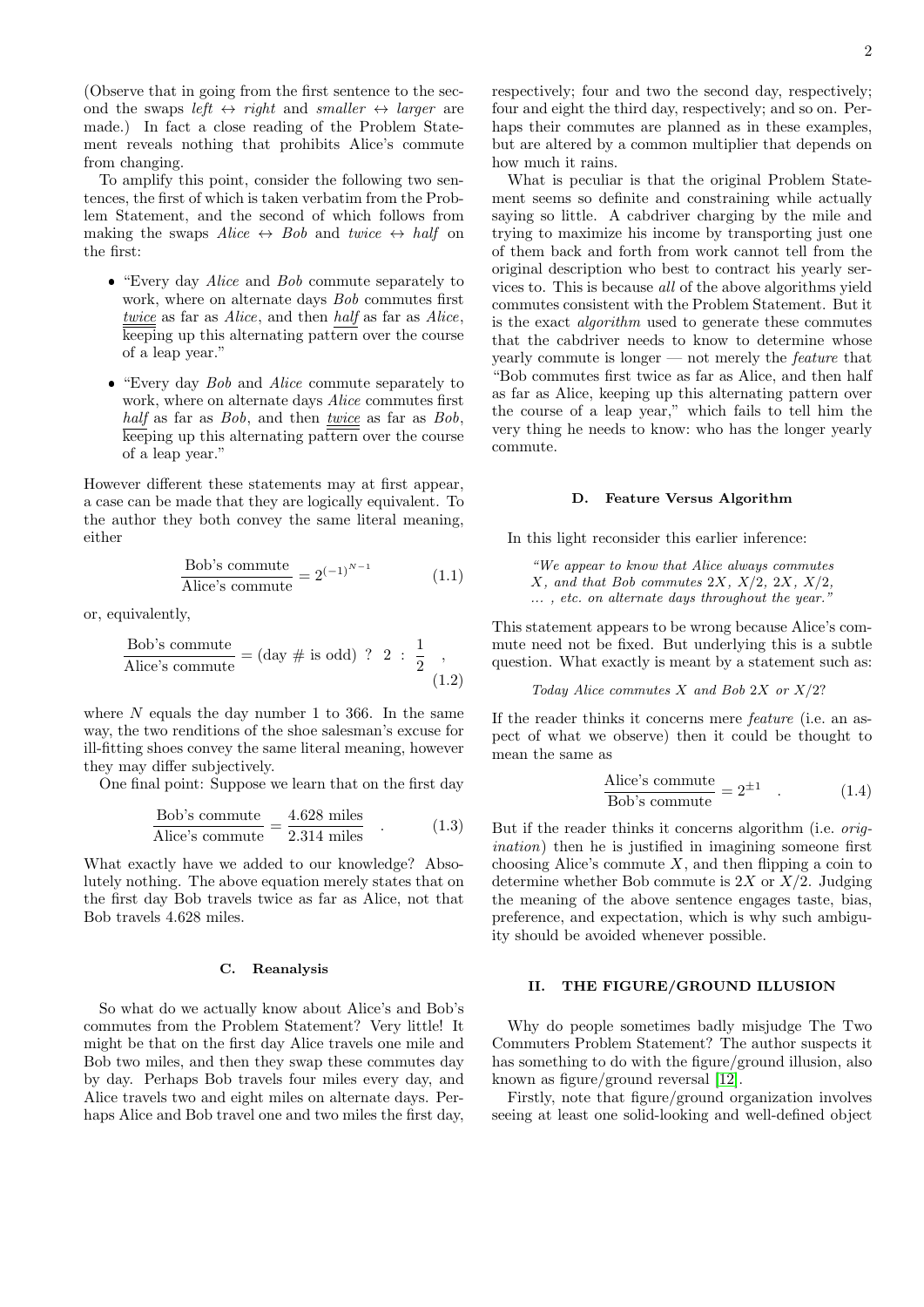(the figure) standing out against a fuzzy and formless background (the ground). Secondly, note that in the figure/ground illusion a person sees an image having details that alternately appear as figure and ground. Perhaps the most famous such illusion involves a vase and two faces:



When the vase appears as figure, the faces are unseen as part of the ground. And when the faces appear as figure, it is the vase that is unseen as part of the ground. For this illusion there is a tendency to perceive either the vase, or the faces, but not both simultaneously. Essentially, the two interpretations compete for attention with only one winning at any given time.

For The Two Commuters Problem we are inclined to see Alice as having a fixed commute (which is to say, as being the figure), and Bob as having a fuzzy commute (which is to say, as being the ground). And just as a "hidden" figure may sometimes have to be pointed out to us in some illusions, such as:



so the hidden possibility of Bob having a fixed commute may have to be pointed out to us. And, lastly, although the prototypical figure/ground illusion concerns visual stimuli, the author can see nothing that prevents it from also applying to The Two Commuters Problem in particular, or switching problems generally.

### <span id="page-2-0"></span>III. THE TWO ENVELOPE PROBLEM

The above commuting problem and figure/ground illusion will now be used to try to shed light on the much discussed Two Envelope Problem [\[1](#page-11-0)[–11\]](#page-12-0), which is the focus of this section.

### A. Problem Statement

A Player is shown two envelopes, one of which is known to contain twice as much money as the other. The Player is invited to choose one envelope, open it, and then decide whether to switch envelopes.

#### B. Analysis

Employing the above figure/ground analogy we see that once The Player takes one envelope and it occludes the other envelope (presumably lying on a table) the taken envelope becomes the figure. The Player then automatically sees the occluded envelope as ground, and as having a variable or fuzzy amount. (That is to say, he thinks the occluded envelope contains an algorithmicallydetermined amount that is either  $2X$  or  $X/2$ , whereas he holds  $X$ .) Hence, he wrongly concludes that it must make sense to switch, as he has more to gain  $2X - X$ than lose  $X - X/2$ . This belief — that switching must make great sense — can be very strong, just as the figure/ground illusion can be very strong, and this mindset is only reinforced after he actually opens the envelope he holds and identifies  $X$ . Of course, we know from The Two Commuters Problem that the above reasoning is false: The player knowing that an amount is either twice or half as large as another in no way guarantees that it was not fixed.

# C. A Psychologically Different Version of The Two Envelope Problem

It is illuminating to imagine a psychologically different version of The Two Envelope Problem, in which The Player grabs the envelope he does not want, so that the envelope he has chosen becomes part of the occluded ground. It is the author's expectation that The Player will then think of this occluded envelope as having a variable amount, despite its being the chosen envelope. In these reversed circumstances The Player may well be disinclined to switch away from his first choice.

## <span id="page-2-1"></span>IV. THE DAISY CHAINED CARDS PROBLEM

We will apply the above insights to The Daisy Chained Cards Problem, which is a finitely-chained variant of an infinitely-chained card problem first described by the mathematician J. E. Littlewood in 1953, who in turn credits physicist Erwin Schrödinger [\[2,](#page-11-1) [5\]](#page-12-3).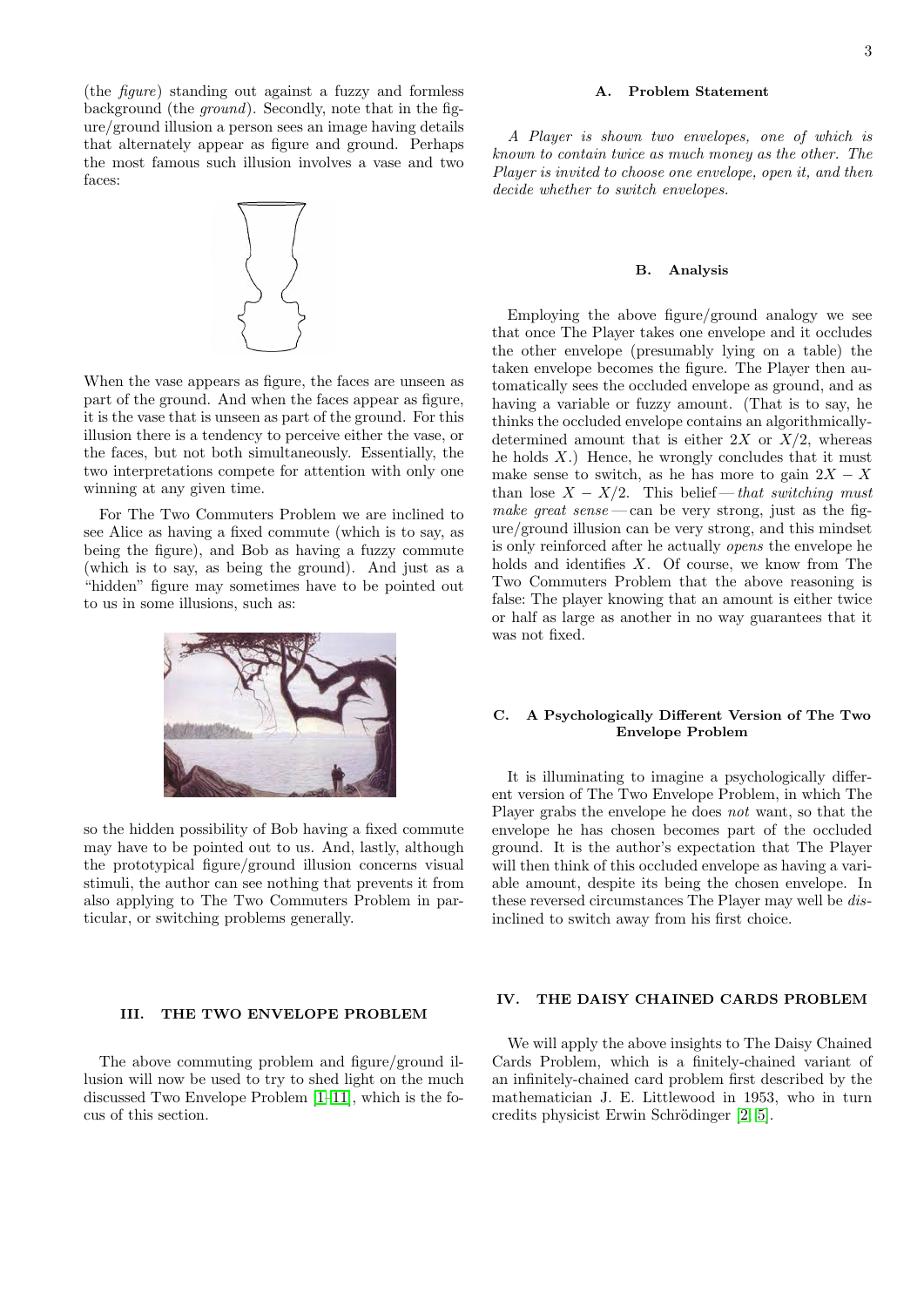### A. Problem Statement

A deck of six playing cards is manufactured with faces as follows:

$$
\left[\begin{smallmatrix} \ddots & & \\ & \ddots & \\ & & \ddots \end{smallmatrix}\right],\ \left[\begin{smallmatrix} \phi & & \\ & \ddots & \\ & & \ddots \end{smallmatrix}\right],\ \left[\begin{smallmatrix} \phi & & \\ & \ddots & \\ & & \ddots \end{smallmatrix}\right],\ \left[\begin{smallmatrix} \phi & & \\ & \ddots & \\ & & \ddots \end{smallmatrix}\right],\ \left[\begin{smallmatrix} \phi & & \\ & \ddots & \\ & & \ddots \end{smallmatrix}\right]
$$

A Player examines how the cards are numbered and notices that the cards are linked—daisy chained— by pairs of numbers. A Dealer shuffles the cards. She then places them facedown. The Player picks a card and peeks at a corner. The Player knows he can get  $2^N$  units of cash for the number  $N$  he has chosen and that he is entitled to switch to the other numbered corner. When  $(if\;ever)$ should he switch if he wants to maximize his return over time?

#### B. Analysis

- The Player does not switch on 7 because he knows it is the maximum.
- He also knows that 6 occurs on two cards, and that his potential gain of  $2^{6+1}-2^6$  in switching is greater than his potential loss of  $2^6 - 2^{6-1}$ , so he switches on 6.
- Unfortunately there is a downside to switching on both 6's: Inevitably he will swap one of these 6's for a 5. No matter. By switching on both 5's he "gets back" the 6.
- Unfortunately there is a downside to switching on both 5's: Inevitably he will swap one of these 5's for a 4. No matter. By switching on both 4's he "gets back" the 5.
- Unfortunately there is a downside to switching on both 4's: Inevitably he will swap one of these 4's for a 3. No matter. By switching on both 3's he "gets back" the 4.
- Unfortunately there is a downside to switching on both 3's: Inevitably he will swap one of these 3's for a 2. No matter. By switching on both 2's he "gets back" the 3.
- Unfortunately there is a downside to switching on both 2's: Inevitably he will swap one of these 2's for a 1. No matter. By switching on 1 he "gets back" the 2.

So he switches for 1 to 6 and holds on 7.

### <span id="page-3-0"></span>V. A DIALOGUE ON THE ABOVE STRATEGY

It is easiest to pose and resolve the paradoxes associated with the above game in the form of a dialogue between Simplicio, Sagredo, and Salviati, the interlocutors — in increasing order of intelligence— of Galileo's Two New Sciences [\[13\]](#page-12-4):

Sagredo: I have an issue with the strategy just described. Let's assume that the cards are given letters  $A$  to  $F$  from the leftmost card to the rightmost. Let's assume I pick C. I peek at its upper left corner. No matter what I see I switch to the lower right corner. If I peek at the lower right corner first, I switch to the upper left corner. Is this not true?

Simplicio: I am thinking like you.

Sagredo: So this switching accomplishes nothing. Not switching on C would leave the results the same?

Simplicio: Again, I am thinking like you.

Sagredo: And so the solution as it is constructed is absurd. I am constrained by the strategy to do something that I need not do. Were I to do the opposite with  $C$  and never switch, the results would remain the same. And this is true for **A**, B, D, and E as well.

Simplicio: I can see no error in your logic, Sagredo. (he turns to Salviati) Salviati, what do you make of it?

Salviati: Let me first pose a question. Sagredo, how would you treat  $\mathbf{E}$ ?

Sagredo: The same as **C**. I first look at one cor $ner - No matter what I see, I switch to the other.$ 

Salviati: And how would you treat  $\mathbf{F}$ ?

Sagredo:  $\bf{F}$  is a special case. When I see 7, I must stay, as 7 is the maximum. On 6 I must switch in order to maximize my reward . . . it gives me a shot at getting an extra 7 that I cannot pass up.

Salviati: And how do you know when you are holding E?

Sagredo: How do I know? From its numbers. Small numbers tell me that I am dealing with cards that in reality do not require switching. When I see 3, I am dealing with  $\bf{B}$  or  $\bf{C}$ . In both cases I can violate the strategy and not switch without affecting the result.

Salviati: But when you see 6 might not the card be  $\mathbf{F}$  or  $\mathbf{F}$ ?

Sagredo: Yes. So?

Salviati: Well, you're telling me you can violate the strategy with impunity and never switch on E, and yet when you see 6 you have no way of distinguishing E from F.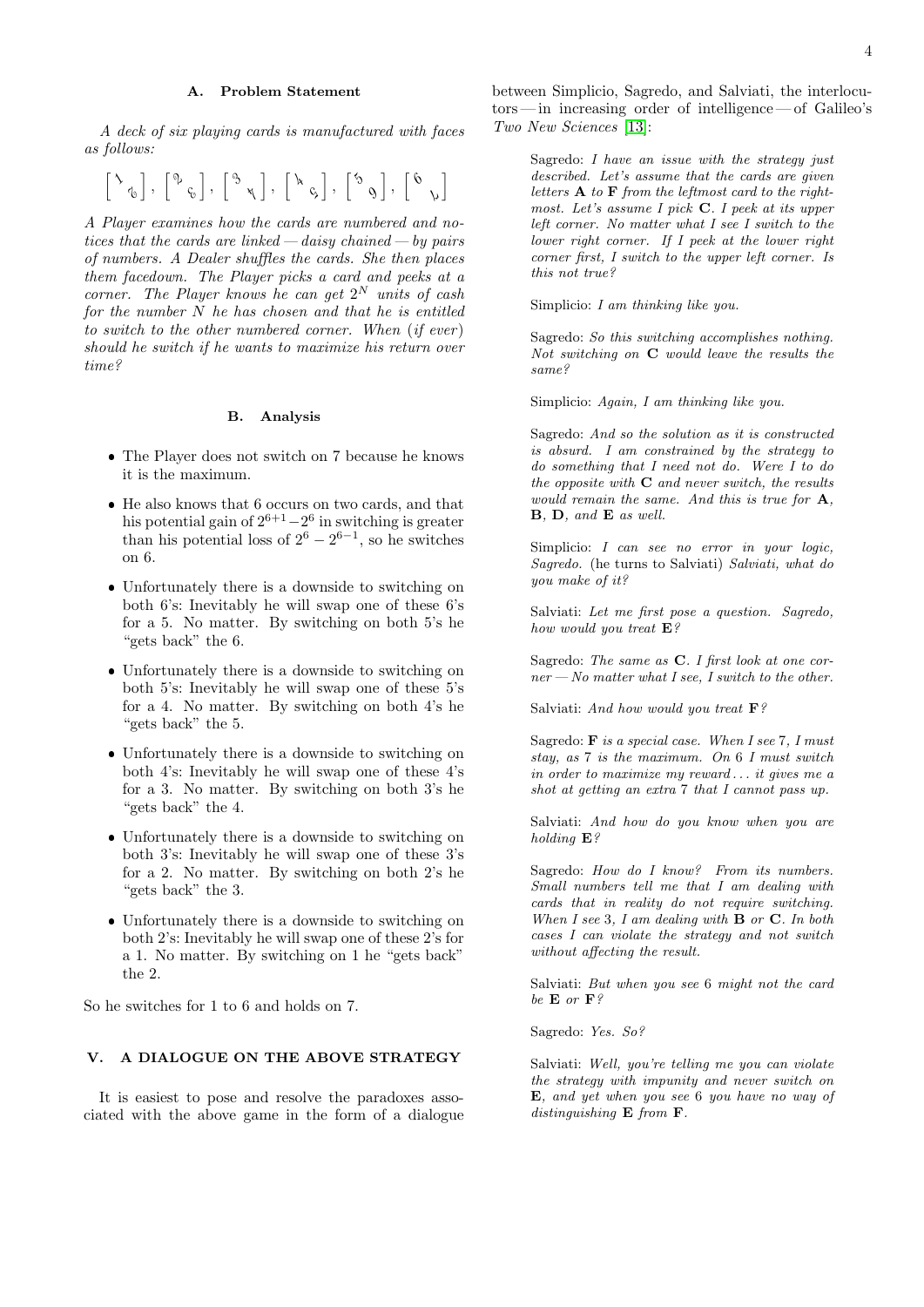Sagredo: Okay. So you've got me! I must switch when I see 6, so as to get a shot at an extra 7; and this means that I must sometimes switch on E. I concede your point. But for **A**, **B**, **C**, and  $\mathbf{D}$  I can still violate the strategy and never switch without affecting the result.

Salviati: And how do you know when you are holding D?

Salviati: When I see 4 or 5.

Salviati: But when you see 5, might not the card be E?

Sagredo: So?

Salviati: Well, you're now trying to convince me that you can violate the strategy with impunity and never switch on D. But in practice this requires that you never switch on 5. But when you have  $\mathbf{E}_5$ , switching on 5 is beneficial, just as when you have  $\mathbf{F}_6$  switching on 6 is beneficial.

Sagredo: I concede I want to maximize my 6's and  $7\frac{?}{s}$ .

Salviati: Then you must always switch on 6 and 5. You switch on 6 to get a shot at an extra 7, and you switch on 5 to get a shot at an extra 6.

Sagredo: Agreed. You've caught me again! I must always switch on 5 to get a shot at 6, which means I must sometimes switch on D. I can see where this is leading. (pauses) I must switch all the way  $down to \mathbf{A}$ 

Salviati: Now consider this: If you always switch on 5 and 6 then you always switch on E. But always switching on a given card is the very thing you and Simplicio said was absurd in the first place.

Sagredo: So I did.

Simplicio: And I.

Salviati: Do you still think it's absurd?

Sagredo: It still doesn't seem quite right, but I can't put my finger on where I'm going wrong.

Simplicio: I am still inclined to believe that never switching on  $A$ ,  $B$ ,  $C$ ,  $D$ ,  $E$  is as good a strat $egy$  as always switching — and for just the reason Sagredo gave at the start of today's discussion: The results of the game are the same either way, which is all that matters. This is a settled point among us, is it not?

Salviati: Not so fast, Simplicio! It's a confusing aspect of this game that you think you choose cards and corners but actually you only make decisions about numbers. Neither the cards nor corners have letters A to F that inspire decisions.

Sagredo: They have no letters, as you say, though we sometimes talk about "choosing cards" as if we were picking cards with labeled backs.

Salviati: Well then, let's for a moment assume that the backs of the cards were actually labeled with Sagredo's letters. Then you could follow a strategy of never switching on A, B, C, D. E, while still getting the same reward as always switching — in this Simplicio is right! But remove these letters and you cannot distinguish  $\mathbf{F}_6$ from  $\mathbf{E}_6$ . And so in trying to convert  $\mathbf{F}_6$  into an extra  $\gamma$  you will unintentionally switch on  $\mathbf{E}_6$ . Then your only way to restore the status quo ante is to always switch on the entire group  $A, B, C$ , D, E, which you can only accomplish by switching on 1 to 6.

Sagredo: Finally I see your point! To always  $-$  or never — switch on  $A, B, C, D$ , and  $E$  is equally profitable. But in the absence of letters my attempt to achieve an extra 7 when I switch on 6 leads me to sometimes switch from  $\mathbf{E}_6$  to  $\mathbf{E}_5$  for a large loss. The only remedy for this is to always switch on the entire group A, B, C, D, E. This, as you say, restores the status quo ante. And if I switch on 1 to 6 then I switch on this entire group.

Salviati: And you will still convert your 6 to 7. Your reasoning is the key to understanding The Player's strategy.

Simplicio: I still do not understand the mystery of the cards that are always switched.

Salviati: First imagine that you always switch on 3. Then, to your advantage, you eliminate all 3's from the outcome, while adding a 2 and a 4.

Simplicio: Clearly, I benefit by switching on 3.

Salviati: Now imagine that you always switch on 3 and 4. You then add a 2 and a 5, while eliminating a 3 and 4.

Simplicio: I benefit even more by switching on 3 and 4.

Salviati: And the 3 and 4 that remain occur when the card that luck assigns to you is C and you perform what amounts to self-canceling swaps.

Simplicio: So that makes always switching on C just a "side-effect" of always switching on 3 and 4? And I never actually know that I am switching on C until after the switch is completed?

Salviati: Right. And it follows in turn that always switching on 3, 4, and 5 leads to always switching on C and D. The end result is one more 2 and one more 6 . . .

Sagredo: ... and one less 3 and one less 5...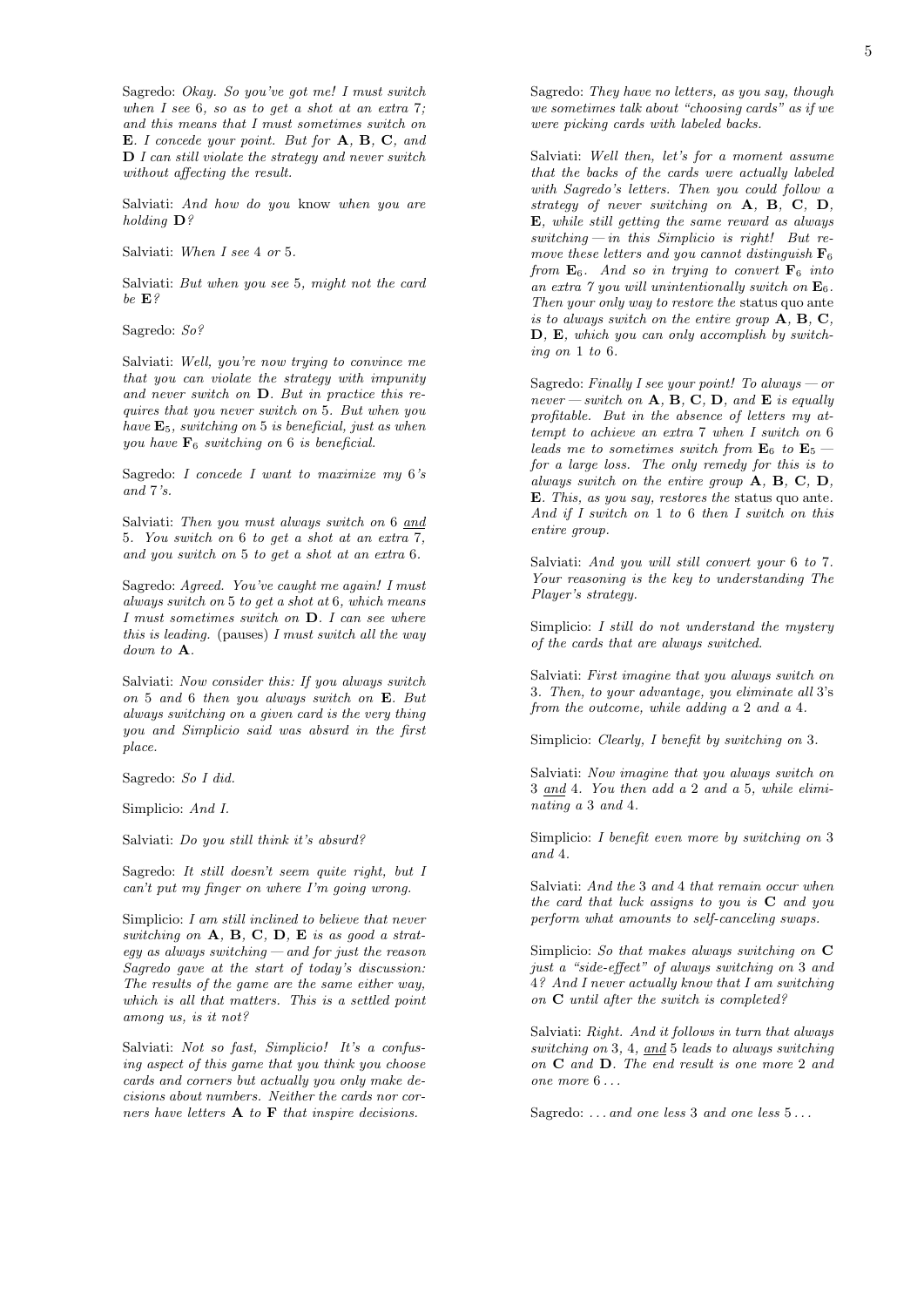Salviati: ... where the numbers made more frequent are added at the edges, while the frequency of 4 does not change.

Sagredo: So always switching on 2 to 6 leads to always switching on  $B$  to  $E$  with an end result of one more 1 and one more 7?

Salviati: Yes, and one less 2 and one less 6.

Simplicio: And if we add "switching on 1" we then get optimal results?

Salviati: Yes. By always switching on 1 to 6 we always switch on  $A$  to  $E$  and on  $F_6$ . And this switching on  $\mathbf{F}_6$  provides a gain of  $2^7 - 2^6$  that we wouldn't receive by always holding.

Simplicio: Finally I understand!

Sagredo: Perhaps this would be a good place to stop, as we have come full circle?

Simplicio: But I still don't understand why, when  $I$  choose  $a$   $3 \ldots$ 

Salviati: I must stop you, Simplicio! You are going to tie yourself up in logical knots if you persist in regarding the random assignments as choices. The only choice you ever make is whether to switch. The so-called choice of card or corner is based on no information at all and is no choice at all. Treat your initial number as a random assignment! And be sure to talk of numbers not cards!

Simplicio: Okay, then  $\dots$  Let's assume I am randomly assigned 3 and I switch and get 4. But if I had been assigned 4 to begin with, I would automatically be switching back to 3, which shows switching to be pointless. (long pause) You're going to say that had I been assigned 4 my switching instead might produce 5. What I formerly took to be automatic  $-$  that I would automatically switch back to  $3 - i$ s obviously not automatic at all. In switching from 4 I might get 3, but 5 is just as likely. By speaking in terms of "assigned numbers" and ignoring what card I hold, the paradox concerning "pointless" switching between  $C_3$  and  $C_4$  never arises in the first place. After all, I only learn what card I hold after I switch, so the card I hold cannot inform any decision I make.

Salviati: As I said earlier, "It's a confusing aspect of this game that you think you choose cards and corners but actually you only make decisions about numbers. Neither the cards nor corners have letters  $A$  to  $F$  that inspire decisions." If you keep this in mind and learn to distinguish an assignment by fate from a true choice you will avoid much confusion.

Sagredo: There was a question that I was going to ask that I am now going to try out in the new

vocabulary. It is this: What happens if the number of cards Z grows really large to  $Z > 1000000$ ? Am I not almost always switching? Let's say luck assigns me a number L where  $1 < L < Z$ . I switch and get  $L \pm 1$ . But had luck given me  $L \pm 1$  from the start, switching would give me either  $L - 1 \pm 1$  or  $L + 1 \pm 1$ . (pauses) I no longer see a paradox!

Salviati: It is enough to know that when your reward is determined by  $2^N$ , then  $N = L \pm 1$ (if equiprobable) will pay more on average than  $N = L$ , for whatever L luck has assigned to you. But with Z cards expect to play about Z times before pulling ahead with this strategy.

Sagredo: I suggest we adjourn for today. My mind reels with this talk of strategies where cards are almost always rotated. We have much to think about.

# <span id="page-5-0"></span>VI. THE RANDOM WALK PROBLEM

To elaborate upon the point that closed the dialogue, imagine that you have  $X$ , and you get to receive back either that amount, or double-or-half that, or double-orhalf that again, and so on, optionally, until you decide to quit. How would you decide when to stop invoking the double-or-half option?

As it turns out, you should just keep on switching until your random walk produces your desired reward.

Now consider that the Random Walk Problem differs from The Daisy Chained Cards Problem in that the first lets you "go double-or-half" as many times as you want, whereas the second lets you go double-or-half at most once. What the two games have in common, however, is that for both:

- The likelihood of coming out ahead for each single act of switching is an even bet.
- If your number is not maximal you always switch in order to introduce variability into that number irrespective of what that number happens to be at the time.

The more variability you can introduce, the greater your average reward. As it is, wholesale switching is forbidden in The Daisy Chained Cards Problem, but by switching whenever your number is less than the maximum you can still "do retail" what The Random Walk Problem lets you "do wholesale."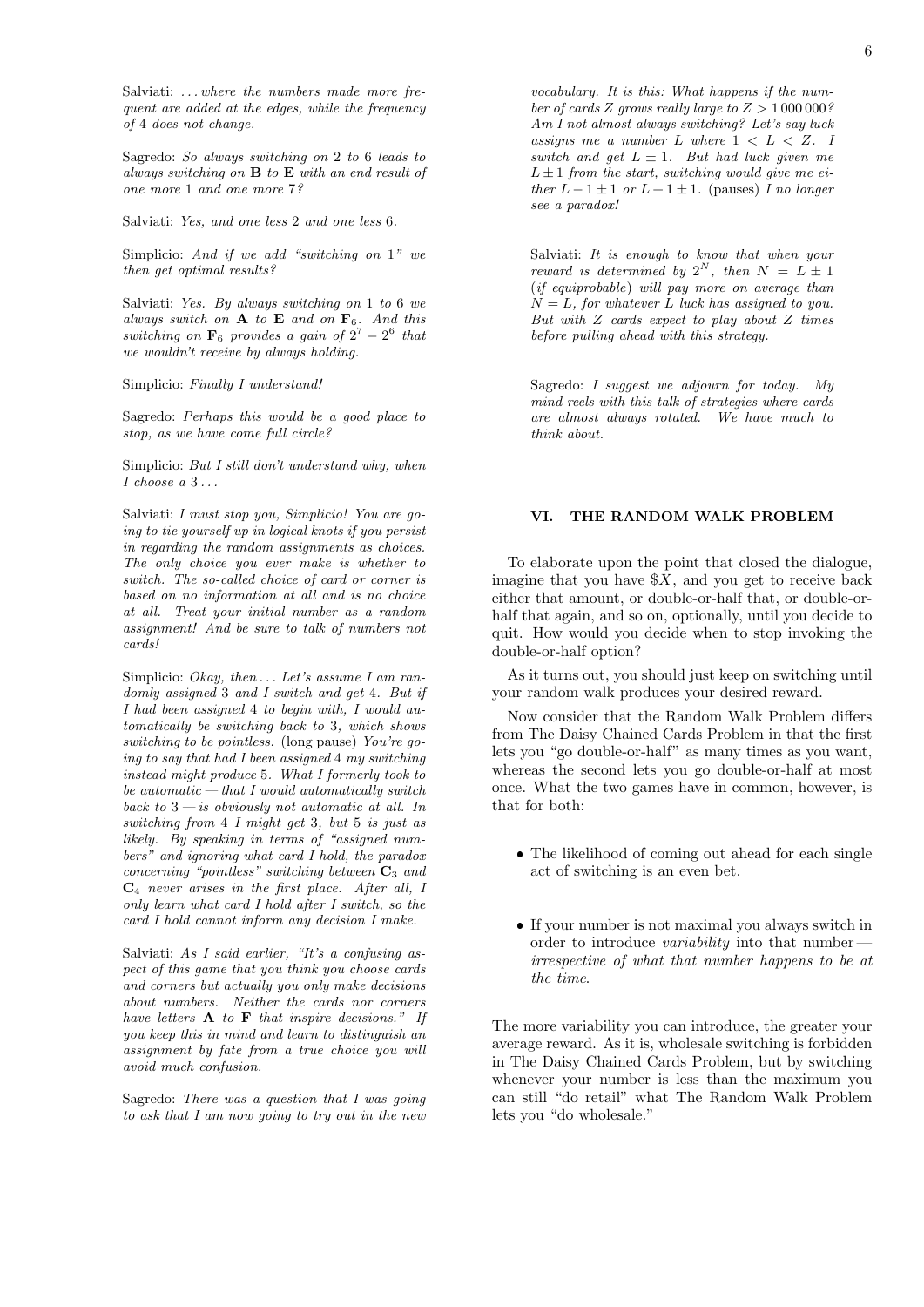### <span id="page-6-0"></span>VII. STANDARDIZING SWITCHING PROBLEMS

# A. Vocabulary of The Daisy Chained Cards Problem

It is instructive to consider the three so-called "choices" The Player makes in The Daisy Chained Cards Problem:

- When he "chooses" a card he uses no information and acquires no information.
- When he "chooses" a corner he uses no information and acquires some information.
- When he "chooses" whether to switch he uses some information to decide whether to acquire other information.

All three of these diverse acts can be thought of as "choices," but doing so invites insidious confusion for the reasons outlined above. The first and second non-choices are just so much hocus-pocus. They are equivalent to a magician misdirecting the focus of his audience by calling attention to something of no importance (the Player chooses a card and peeks at a corner ), while the matter of central importance but possessing less theatrics (a number is randomly assigned) is missed. If the reader limits the use of the word "choice" to the act of using some information to decide whether to acquire other information he is proof against such misdirection and avoids much of this confusion.

### B. A Standardized Form for Switching Problems

To better understand switching problems the author recommends they be restated in this standard form (if possible):

• Before play, The Player *examines* the distribution of numbers and builds a switching table of possible switches (or, alternately, is simply shown the switching table). For The Daisy Chained Cards Problem this switching table is:

| $1 \leftrightarrow 2$     |  |
|---------------------------|--|
| $2 \leftrightarrow 3$     |  |
| $3 \leftrightarrow 4$     |  |
| $4 \longleftrightarrow 5$ |  |
| $5 \longleftrightarrow 6$ |  |
| $6 \longleftrightarrow 7$ |  |

• Luck randomly assigns a number N from this table to The Player, where those numbers that appear more often are proportionately more likely to be assigned. (Above, the numbers 2 to 6 are each

twice as likely as either 1 or 7.) Such an assignment produces a reduced switching table in which the assigned number is underlined. Here, 3 is assigned:

$$
2 \longleftrightarrow \underline{3}
$$
  

$$
\underline{3} \longleftrightarrow 4
$$

• The Player *chooses* whether to switch based on the possibilities listed in the reduced switching table. (Above, The Player is assigned 3 and knows he can switch to either 2 or 4, which are equiprobable.)

The above standardization prevents much of the confusion that tends to infect the discussion. There are no extraneous cards chosen or corners lifted in the final analysis; instead only essential information is abstracted. This accomplishes much the same thing that a Free Body Diagram does in physics:



In such a diagram the extraneous environment is omitted and we are left with only a free body and the forces acting on it.

### C. Reframing The Daisy Chained Cards Problem

The Daisy Chained Cards Problem can be put in this standardized form.

A Player is shown this switching table:

| $1 \leftrightarrow 2$     |  |
|---------------------------|--|
| $2 \leftrightarrow 3$     |  |
| $3 \longleftrightarrow 4$ |  |
| $4 \longleftrightarrow 5$ |  |
| $5 \longleftrightarrow 6$ |  |
| $6 \leftrightarrow 7$     |  |

Luck randomly assigns him a number N from the table. He knows he can get  $2^N$  units of cash for the number N and that he is entitled to switch. When  $(if\;ever)$  should he switch if he wants to maximize his return over time?

The Player should switch on 1 to 6 and hold on 7.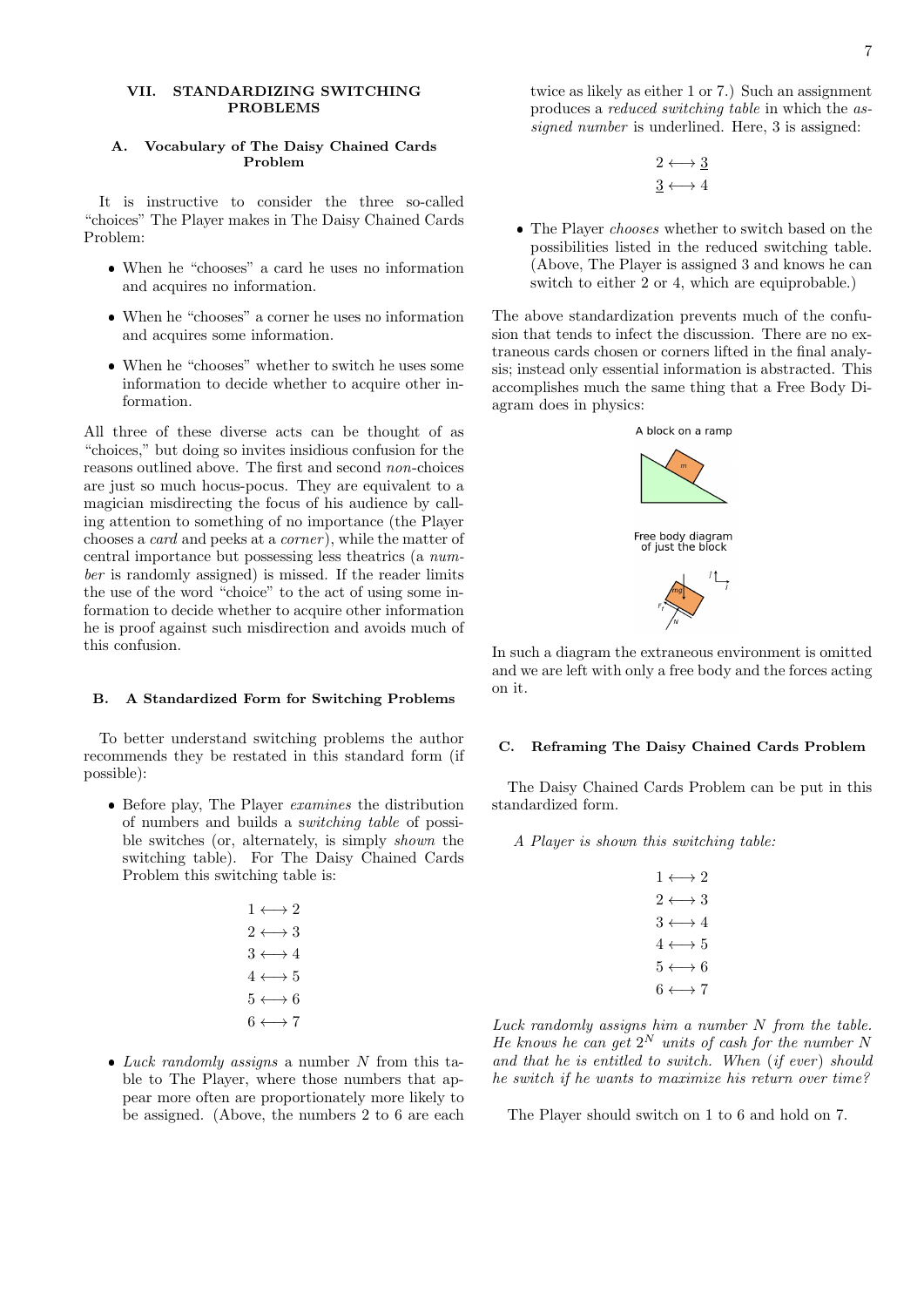### D. The Figure/Ground Illusion and The Daisy Chained Cards Problem

With regard to the figure/ground illusion, when The Player sees a 1 he knows the other number is a  $2-\text{so}$ both 1 and 2 are figure. When The Player sees a 7 he knows the other number is a 6— so both 6 and 7 are likewise figure. But when The Player sees a 2 to 6, the number he sees is always figure and the numbers he might switch to are always ground. That the numbers 2 to 6 can sometimes appear as figure and sometimes ground cannot help but cause confusion of the type illustrated by the dialogue. But this is the inevitable consequence of the cards being daisy chained.

#### E. Reframing The Random Walk Problem

The Random Walk Problem can be put in standardized form.

A Player is shown this infinitely large switching table:

$$
\begin{array}{c}\n\vdots \\
-3 \leftrightarrow -2 \\
-2 \leftrightarrow -1 \\
-1 \leftrightarrow -0 \\
+0 \leftrightarrow +1 \\
+1 \leftrightarrow +2 \\
+2 \leftrightarrow +3 \\
\vdots\n\end{array}
$$

He is assigned the number  $N = 0$ . He knows he can get  $2^N$  units of cash for the number N, but he is entitled to evaluate N and optionally switch, iteratively, until he is satisfied with the amount he can get. What strategy should he follow?

The Player should just keep switching until a random walk takes him to the reward of  $2^N$  units that he desires.

### F. How Should You Think of the Card You Are Holding?

It is instructive to consider what it means to "hold a card." Consider this passage, written by mathematician Robert A. Rosenbaum [\[14\]](#page-12-5). It concerns not numbered playing cards, but baseball umpire Bill "The Old Arbitrator" Klem [\[15\]](#page-12-6) calling balls and strikes:

> Three umpires were discussing their own attitudes and virtues. The first umpire remarked, "Some is balls and some is strikes, and I calls 'em as I see 'em." The second, a bit more selfassured, said, "Some is balls and some is strikes,

and I calls 'em as they are." Then up spoke Bill Klem, the dean of them all: "Some is balls and some is strikes, but 'til I calls 'em, they ain't nothing." The first of these umpires, wrestling with reality to the extent of his own poor ability, is clearly an engineer type. The second, describing the universe in sure, bold strokes, is a close relative of a happy physicist  $-$  of the nineteenth century. But Klem takes his place with the other mathematical immortals — Bolyai, Lobachevsky, Riemann — who have invented their own worlds.

Perhaps the best thing you can do when you hold an unidentified card from a deck is imagine it as "one of the deck," or, if you know one corner, as "one of several." Perhaps the worst thing you can do is treat the unidentified card you hold as a single card whose identity you happen not to know. The snare of regarding a selected but-unlooked-at card as somehow special is the subject of the next section.

# <span id="page-7-0"></span>VIII. THE MARKED CARDS PROBLEM

We will now consider The Marked Cards Problem.

### A. Problem Statement

A marked deck of six playing cards is manufactured with faces as follows:

$$
\left[\begin{array}{cc} \lambda & 0 \\ 0 & 0 \end{array}\right], \left[\begin{array}{cc} \lambda & 0 \\ 0 & \lambda \end{array}\right], \left[\begin{array}{cc} \lambda & 0 \\ 0 & \lambda \end{array}\right], \left[\begin{array}{cc} \lambda & 0 \\ 0 & \lambda \end{array}\right], \left[\begin{array}{cc} \lambda & 0 \\ 0 & \lambda \end{array}\right]
$$

A Player examines how the cards are numbered. A Dealer shuffles the cards. She then places them facedown. The Player picks one card and secretly peeks at one numbered corner and sees a 3. He knows he can get  $2^N$  units of  $\cosh$  for the number N he has chosen and that he is entitled to switch to the other numbered corner. Because the deck is marked The Dealer is able to see that the card chosen has a 3 and 4, but she does not know the number secretly chosen. Should The Player switch? What does The Dealer think The Player should do?

### B. Analysis

The Player knows only the number chosen. He has narrowed down the card chosen to either of two.

The Dealer knows only the card chosen. She has narrowed down the number chosen to either of two.

For The Player the reduced switching table is:

$$
2 \longleftrightarrow \underline{3}
$$
  

$$
\underline{3} \longleftrightarrow 4
$$

and it makes sense to switch away from 3 (underlined) given the reward of  $2^N$ .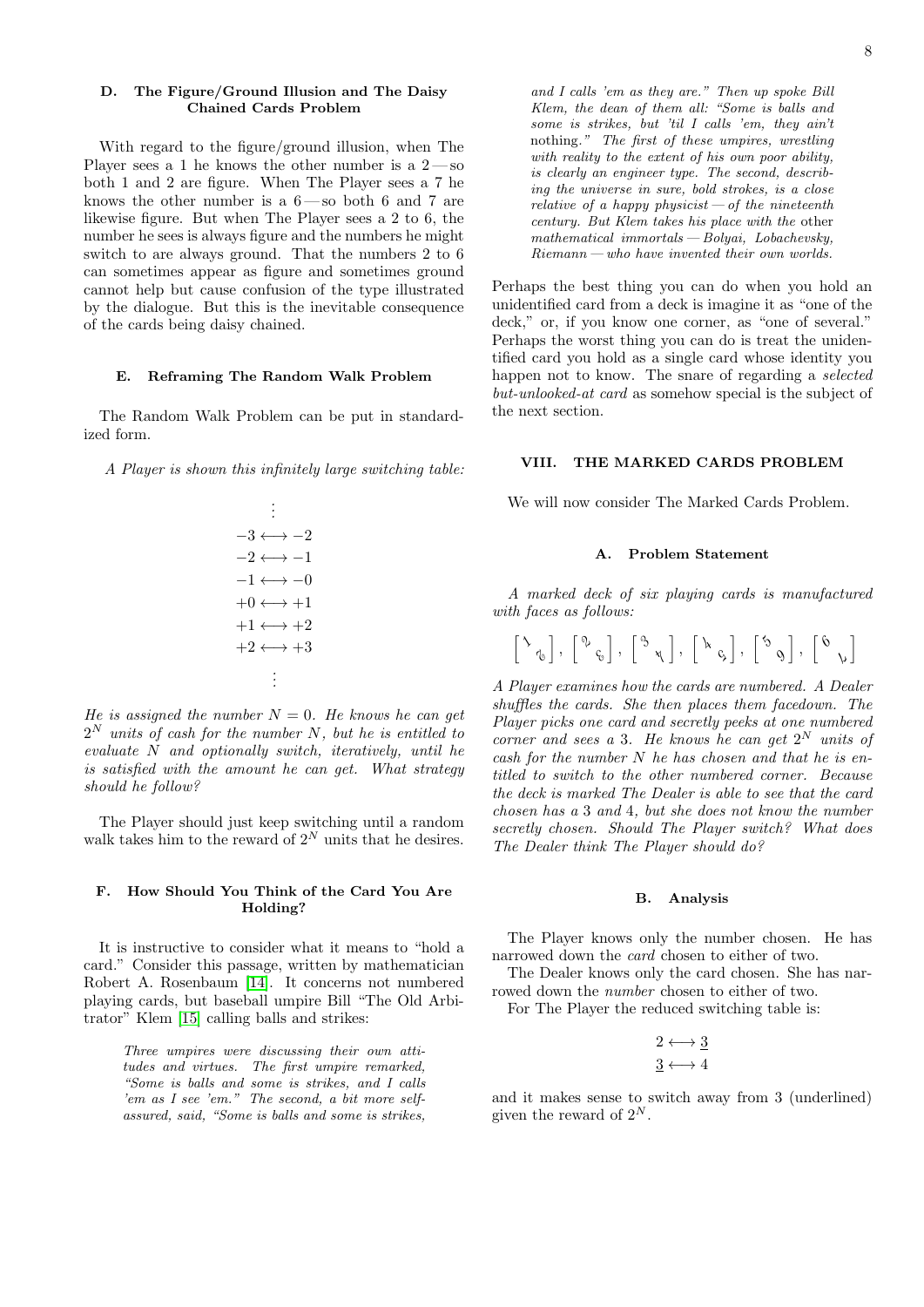For The Dealer the switching table is:

 $3 \leftrightarrow 4$ 

and she can see no advantage in The Player switching, because he has as much to lose as gain, the difference:  $2^4-$ 2 3 . Note that she does not know The Player's number, which is why no number is underlined.

Now assume The Player writes his chosen number on a chit of paper and hands it facedown to The Dealer. If she were to conclude that The Player's choice has changed into a single number, which she happens not to know, but which is on the chit she now holds, she would be making the same error as The Player who, upon choosing a card and peeking at its corner, imagines it represents a single switching table row that he happens not to know. It may be harder to see the absurdity of The Player's reasoning than The Dealer's, in part because the card he holds has two numbers. Nevertheless, The Player has no more right to think that what he holds represents a single table row, than The Dealer has to think that what she holds represents a single number. For Player and Dealer the card and number are, respectively, "one of two" until they are revealed.

The Player may be tempted to suppose:

I know the number under one of this card's corners. Had I initially chosen this card's other corner, then automatically switching would merely take me be back to what  $I$  have now ... which would be pointless.

But The Player who thinks this way is acting like he knows what "this card" is, which only The Dealer knows. Having made this mistake, The Player reaches the same conclusion as The Dealer — there is as much to lose as  $gain$  — but without The Dealer's justification.

Is The Player's reasoning totally wrong? Actually,  $no$ —it is insidiously wrong, which is far worse. By falsely imagining that he has pinned down the card he holds to just one, and therefore that he has only one corner/number to switch to, The Player is already seriously prejudiced against the benefits of switching, without even knowing the origin of his prejudice.

### <span id="page-8-0"></span>IX. THE TWIN'S SWITCHING PROBLEM

We will now consider The Twin's Switching Problem.

#### A. Problem Statement

A deck of six playing cards is manufactured with faces as follows:

$$
\left[ \begin{array}{c} \lambda \\ \gamma \\ \gamma \end{array} \right],\ \left[ \begin{array}{c} \gamma \\ \gamma \\ \gamma \end{array} \right],\ \left[ \begin{array}{c} \gamma \\ \gamma \\ \gamma \end{array} \right],\ \left[ \begin{array}{c} \lambda \\ \gamma \\ \gamma \end{array} \right],\ \left[ \begin{array}{c} \gamma \\ \gamma \\ \gamma \end{array} \right],\ \left[ \begin{array}{c} \gamma \\ \gamma \\ \gamma \end{array} \right]
$$

Twins, Viola and Sebastian, examine how the cards are numbered. A Dealer shuffles the cards and then places them facedown. Viola and Sebastian together settle on a single card. Viola peeks at one corner and Sebastian the other. Each can get  $2^N$  units of cash for the number N they now have, but they are each independently entitled to switch to the card's other number, and there is no rule against them winding up with the same number. After peeking they may not communicate until after they have both decided what to do. So each must make their decision without knowing the other's number, or even whether the other has decided to switch. To maximize their joint return over time what strategy should they follow?

#### B. Paradox

The situation is symmetric. Sebastian reasons:

Let's assume we both follow the usual strategy and switch on 1 to 6 and hold on 7. Then, for 1 to 6 any gain I get by switching is Viola's loss, and vice versa. So the usual strategy is pointless.

Is he right?

#### C. Analysis

No. Sebastian's claim that with the usual strategy "any gain I get by switching is Viola's loss" is obviously false when he has a 6 and Viola has a 7; then Sebastian gains when he switches from 6 to a 7, while Viola, holding with 7, does not lose. Moreover, by always switching on 1 to 6 they can gain this 7 with no offsetting loss, a point touched on in the dialogue:

Sagredo: Finally I see your point! To always  $-$  or never — switch on  $A$ ,  $B$ ,  $C$ ,  $D$ , and  $E$  is equally profitable. But in the absence of letters my attempt to achieve an extra 7 when I switch on 6 leads me to sometimes switch from  $\mathbf{E}_6$  to  $\mathbf{E}_5$  for a large loss. The only remedy for this is to always switch on the entire group A, B, C, D, E. This, as you say, restores the status quo ante. And, if I switch on 1 to 6, then I switch on this entire group.

In settling on the above strategy Viola may reason as follows:

When I get a 5, I know that you, Sebastian, could have a 6. In trying to convert such a 6 into a 7 you would wind up with a 5, like me. Disaster! We both need to switch on 1 to 6 every time. This will allow us to convert our 6's into 7's, while preventing all such disasters at the smallest cost.

In summary, following the usual strategy allows Viola and Sebastian to each convert a 6 to a 7 at no cost compared against the do-nothing-strategy. Of course, the do-nothing-strategy misses the opportunity to convert a 1 into a 2 at no risk. So, in the final accounting, the usual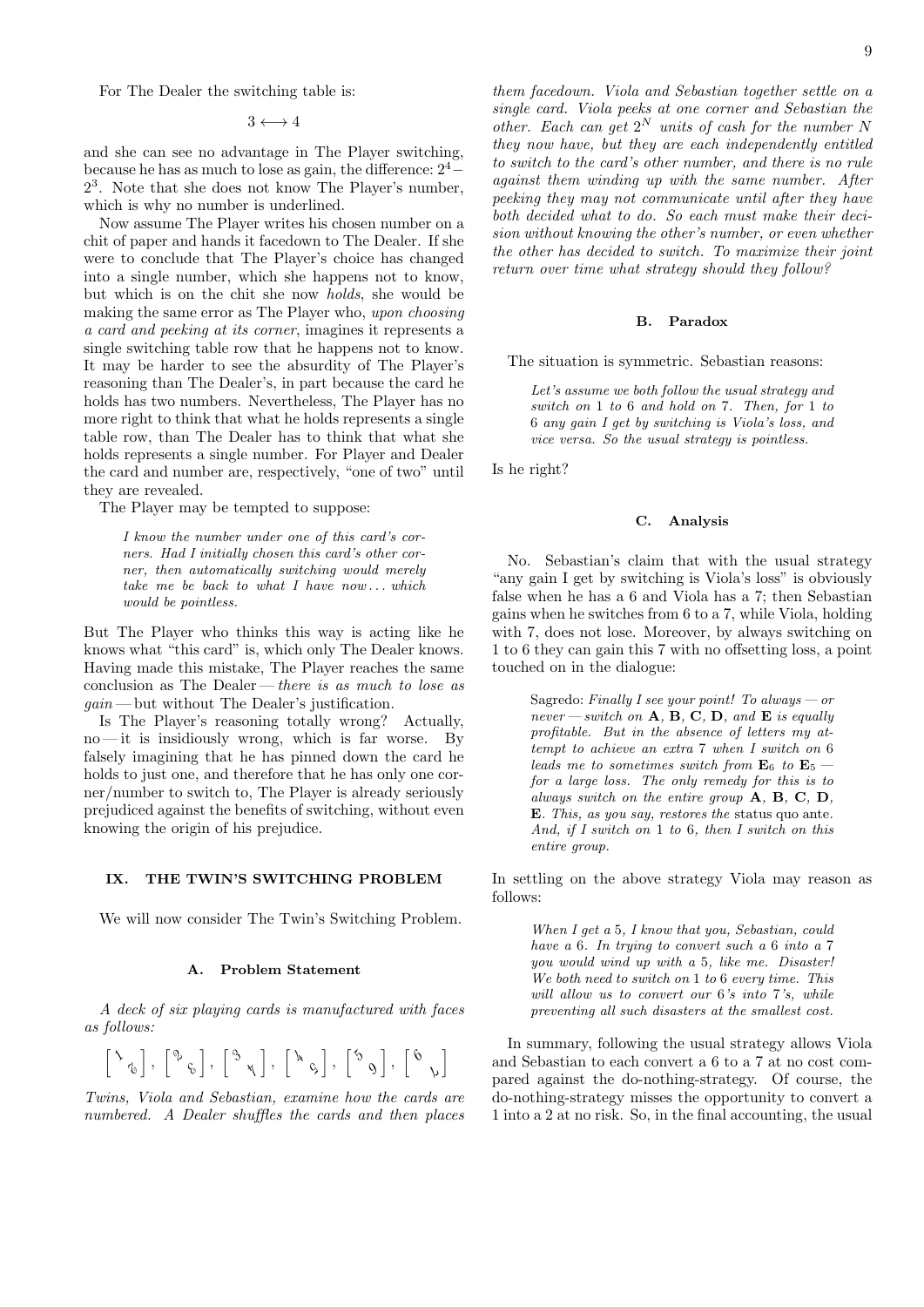strategy allows Viola and Sebastian to each convert a 6 to a 7 at a cost of each converting a 2 to a 1. It involves a lot of switching, but it is the optimal plan.

It is instructive to consider what happens as the number of cards  $K$  grows ever larger. Then the situations in which Viola's strategy improves upon the above doalmost-nothing-strategy of "holding except on 1" are increasingly rare. Moreover, their persistent switching will — at least to some onlookers — appear to be ever more pointless: You can imagine the twins almost always rotating their jointly chosen card 180◦ .

On the surface the twin's strategy could not be more different from the do-almost-nothing-strategy, given that their strategy involves almost always switching, whereas the do-almost-nothing-strategy involves almost never switching. But it is Viola and Sebastian's fate to have their fortunes yoked in such a way that these strategies produce only two situations that are economically different. If there are  $K$  cards these two situations allow the twins to gain  $2^{K+1} - 2^{K}$  at a cost of  $2^{2} - 2^{1}$ . As K grows larger these two situations will become increasingly rare, and it may take Viola and Sebastian K or more plays before they find themselves pulling ahead of the benchmark do-almost-nothing-strategy.

# D. What Should the Twins Do If They Do Not Know the Number of Cards?

It is convenient at this point to touch on the issue of what the twins should do if they know that the switching table takes the form:

$$
\begin{array}{c}\n1 \longleftrightarrow 2 \\
2 \longleftrightarrow 3 \\
3 \longleftrightarrow 4 \\
\vdots\n\end{array}
$$

where they do not know the number of rows/cards. A plausible strategy is for them to both switch on numbers that are less than "the largest seen so far," a strategy that would likely converge on the usual strategy within K hands if there are K cards.

That said, if the numbers in their switching table each occurred only once, and were instead interleaved, as here:

$$
1 \longleftrightarrow 2
$$
  
 
$$
3 \longleftrightarrow 4
$$
  
 
$$
5 \longleftrightarrow 6
$$
  
 
$$
\vdots
$$

this would change everything. This is the subject of the next section.

# <span id="page-9-0"></span>X. THE INTERLEAVED CARDS PROBLEM

We will now consider The Interleaved Cards Problem.

# A. Problem Statement

A deck of six playing cards is manufactured with faces as follows:

$$
\left[ \begin{array}{cc} \lambda & 0 \\ \lambda & 0 \end{array} \right], \ \left[ \begin{array}{cc} \lambda & 0 \\ 0 & \lambda \end{array} \right], \ \left[ \begin{array}{cc} \lambda & 0 \\ 0 & \lambda \end{array} \right], \ \left[ \begin{array}{cc} \lambda & 0 \\ 0 & \lambda \end{array} \right], \ \left[ \begin{array}{cc} \lambda & 0 \\ 0 & \lambda \end{array} \right]
$$

A Player examines how the cards are numbered and notices that the cards are now not daisy chained by pairs of  $numbers—instead they are interleaved. One of the twelve$ numbers N is randomly assigned to him. He knows he can get  $2^N$  units of cash for the number N and that he is entitled to switch to a different number on the same card. When  $(if\; ever)$  should he switch if he wants to maximize his return over time?

# B. Reframing The Interleaved Cards Problem

The Interleaved Cards Problem can be put in standardized form.

A Player is shown this switching table:

|  | $1 \leftrightarrow 2$      |  |
|--|----------------------------|--|
|  | $3 \leftrightarrow 4$      |  |
|  | $5 \longleftrightarrow 6$  |  |
|  | $7\longleftrightarrow~8$   |  |
|  | $9 \longleftrightarrow 10$ |  |
|  | $11 \leftrightarrow 12$    |  |

Luck randomly assigns him a number N from the table. He knows he can get  $2^N$  units of cash for the number N and that he is entitled to switch. When  $(if\;ever)$  should he switch if he wants to maximize his return over time?

As with The Daisy Chained Cards Problem, The Player is given a chance to double or halve his reward, but now the numbers are no longer daisy chained. Instead, every number occurs just once, a key difference that makes it pointless to always switch.

But, in actual fact, The Player knows all he needs to know to make perfect choices every time, should he desire. In the absence of daisy chaining all he needs to do is identify the one row singled out by his number, and switch if his alternative number is higher than what he already has. This is a result of how the numbers in the switching table are "married" to each other. In the language of figure and ground this makes all twelve numbers figure.

Two observations: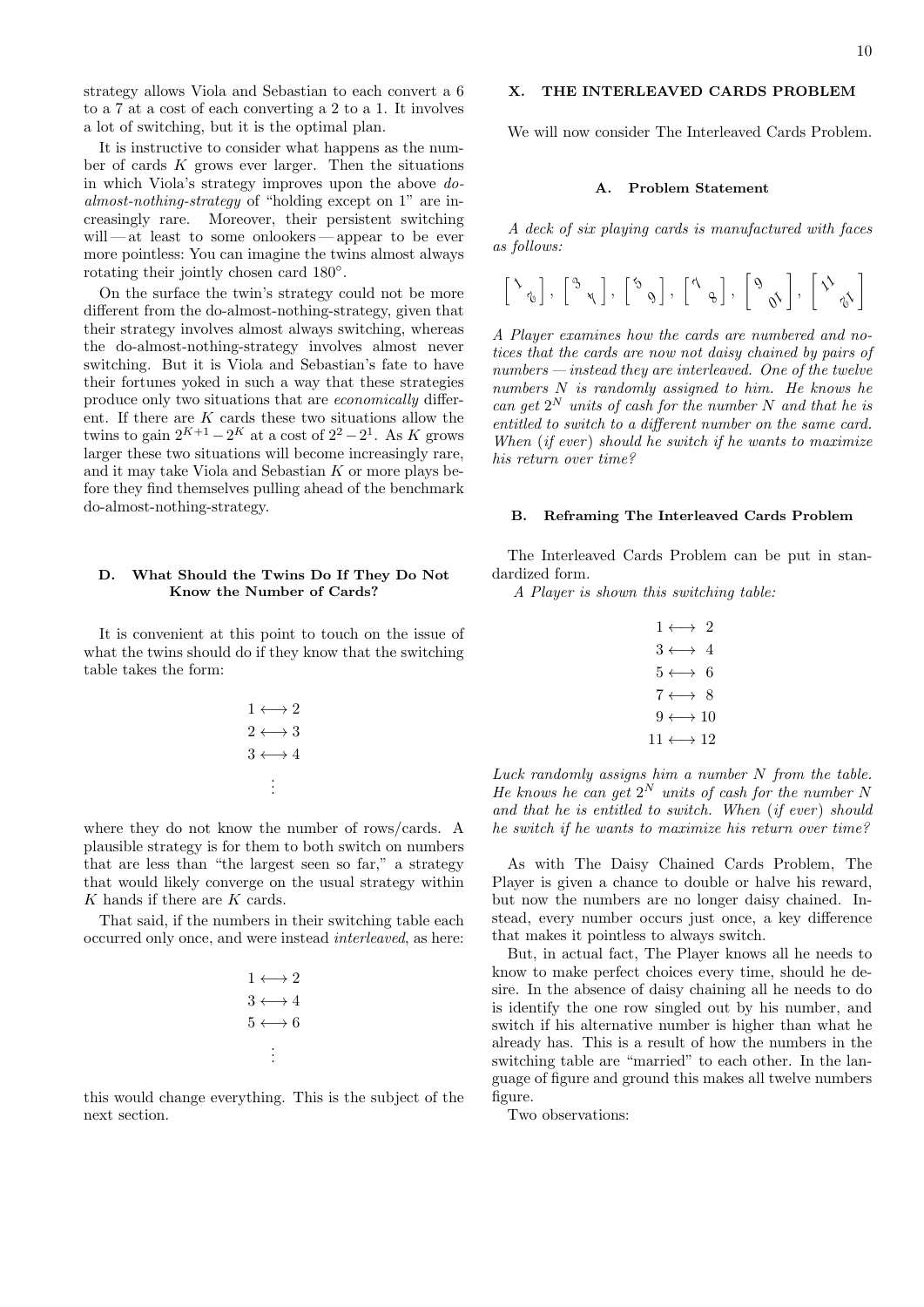- Always switching on any odd number to any greater even number is pointless.
- Always switching on any even number to any greater odd number is beneficial.

### C. Daisy Chaining and The Two Envelope Problem

It appears to the author that The Two Envelope Problem with an assumption of at least some daisy chaining is closer to what people experience when they make decisions in everyday life, than is The Two Envelope Problem with universal interleaving, which appears to be more a product of purely mathematical thinking. Why should two dollars be paired with four dollars, but never with one dollar? Life is not like that. Be that as it may, we will now consider a problem where, depending on whose point of view is adopted, there either is — or is not daisy chaining.

### <span id="page-10-0"></span>XI. THE TWO ENVELOPE PROBLEM OF RAYMOND SMULLYAN

With regard to The Two Envelope Problem, logician Raymond Smullyan observed [\[6\]](#page-12-2):

I suspect that probability is not the heart of the matter, and I have thought of a new version of the paradox which doesn't involve probability at all.

# A. Smullyan's Two Contradictory Propositions

He goes on to reduce the paradox to "two contradictory propositions":

> Proposition 1. The amount that you will gain, if you do gain, is greater than the amount you will lose, if you do lose. Proposition 2. The amounts are the same.

He then "proves" each in turn. The reader is asked:

Which of the two propositions is the correct one? They obviously can't both be right!

# B. Reframing Smullyan's Propositions

Smullyan's Propositions admit of more than one specific interpretation. For the sake of argument we will assume that Smullyan's Two Propositions can be reframed as:

$$
2 \longleftrightarrow \underline{3}
$$
  

$$
\underline{3} \longleftrightarrow 4
$$

and

### $3 \leftrightarrow 4$

with a reward of  $2^N$  for Bob and Alice who have, respectively, the above switching tables. It follows that:

- Bob is assigned a 3. He has more to gain  $2^4 2^3$ than lose  $2^3 - 2^2$  by switching.
- Alice has as much to lose as gain by switching: the difference  $2^4 - 2^3$ . She has not been assigned a number.

#### C. Analysis

The reader will recognize that this is no more than The Marked Cards Problem, discussed in Sec. [VIII,](#page-7-0) with:

- Bob in the role of Player.
- Alice in the role of Dealer.
- Bob deciding whether to switch from 3.
- Alice sharing Bob's reward.

Note that, originally, Alice sharing Bob's reward was not part of The Marked Cards Problem. It is added now to complete the problem.

### D. The Dealer/Player Illusion

In the language of the figure/ground illusion:

- When we see things from Bob's perspective we see 3 as figure, and 2 and 4 as ground.
- When we see things from Alice's perspective we see 3 and 4 as ground.

In this way Smullyan's Propositions 1 and 2 are both accurate descriptions of The Marked Cards Problem, but from Bob's and Alice's points of view, respectively:

- From Bob's point of view he actually does have something to gain on average by his switching.
- From Alice's point of view she actually does have nothing to gain on average by Bob's switching.

And their respective switching tables are actually accurate representations of their situations for each of them.

It follows that for the omniscient reader who can see this situation either way, but who cannot adopt both perspectives simultaneously, the above Dealer/Player Illusion might paradoxically oscillate in the mind in much the same way this figure/ground illusion oscillates: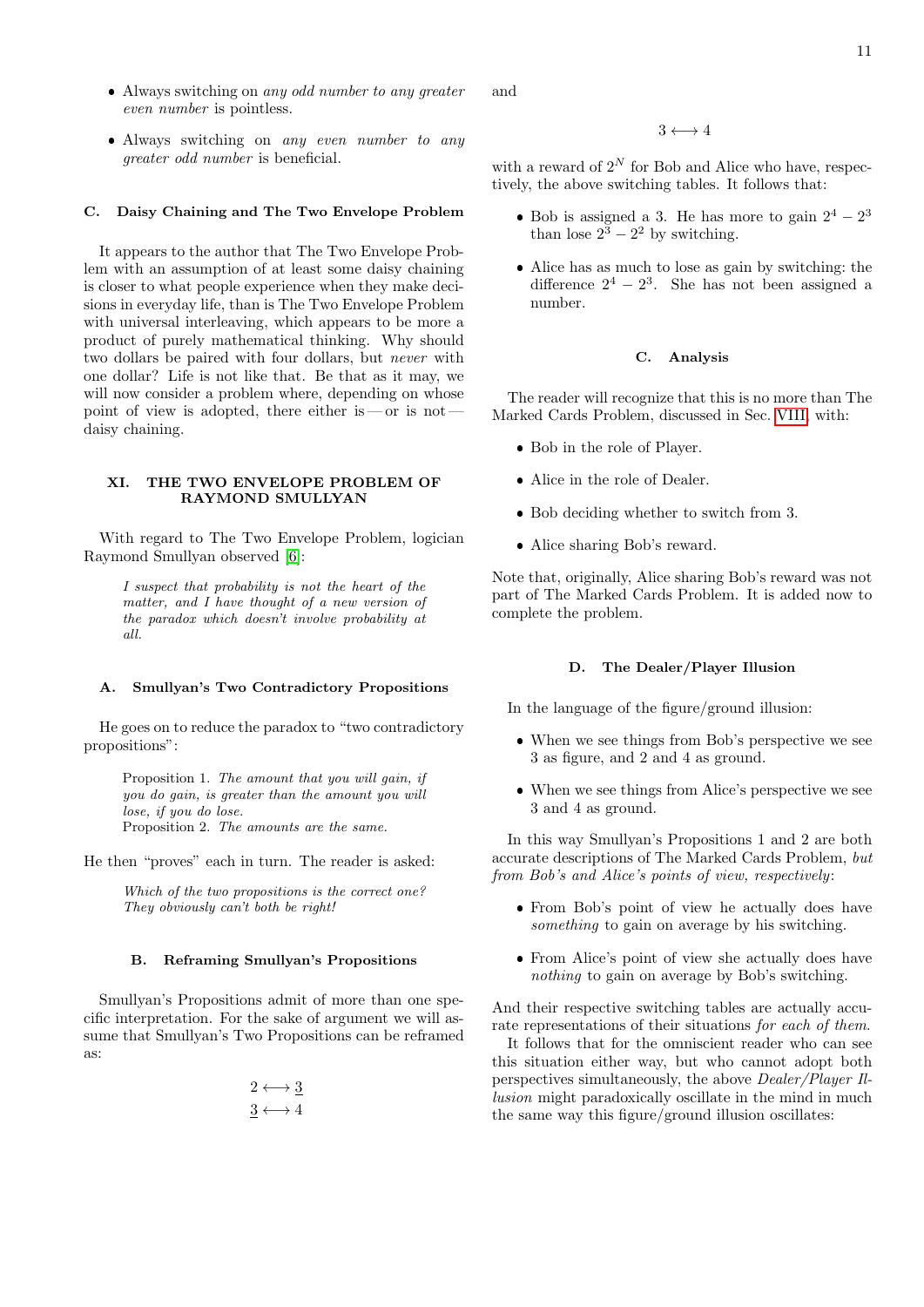

#### E. Summary

Smullyan's version of the Two Envelope Paradox is especially instructive because it directs attention toward the difference between Bob's and Alice's points of view. Smullyan's discounting the importance of probability is also insightful, as paradoxical aspects of the problem occur even when probabilities are deliberately minimized (as in The Two Commuters Problem). The author found Raymond Smullyan's version of The Two Envelope Paradox an excellent starting point for researching this article, therefore it is especially satisfying that it provides an excellent stopping point as well.

### XII. CONCLUSION

This article will conclude by considering a few practicalities that have somehow not made it into the previous discussions.

#### A. The Two Envelope Problem Reconsidered

It is a simple matter to translate The Marked Cards Problem into a version of The Two Envelope Problem. A presenter simply picks a card, fills two envelopes according to the two numbers on the card, and then places these before The Player. However, the original Two Envelope Problem differs from The Marked Cards Problem in that no switching table is available. Are rewards/numbers daisy chained as they are in The Marked Cards Problem? Or interleaved as in The Interleaved Cards Problem? We do not know. Do the rewards/numbers have an upper or lower bound? Again we do not know. And, as The Marked Cards Problem shows, there are ample sources of confusion even when we have answers to these questions. Lacking answers, we face ambiguities that are impossible to resolve.

#### B. The Two Envelopes in Real Life

And what about switching envelopes in real life? If someone actually presents you with two envelopes, what should you do in the absence of a switching table? In this case you must consider how many times the offer will be repeated, your needs, and you must infer what you can about the switching table from the presenter of the envelopes. You also must keep in mind that large rewards are proportionately less likely.

So assume that you are given a one-time choice between two envelopes where one contains twice the other. You open one envelope and see so much money. Perhaps, given your limited needs, you should keep that amount? Or, perhaps, this amount is of little use to you just now, but twice that would satisfy your needs, and so you decide to gamble? Or, perhaps, from the limited means, or stinginess, of the presenter you know that the other envelope is unlikely to contain twice the amount you now hold? All of these questions can arise in making your decision.

#### C. The Probability Teacher Versus the Billionaire

Now imagine another one-time offer. You are shown two envelopes and are told that one contains one dollar, and the other either one million dollars or a tiny speck of copper worth  $1/10000 \rho$ . You are also told that you will only get to see the contents of the unchosen envelope if you actually switch. Luck assigns you the envelope with the dollar, so you have this reduced switching table:

$$
1/10\,000\,\varepsilon \Longleftrightarrow \underline{\$1}_{\quad \ \ \, \underline{\$1}} \Longleftrightarrow 1\,000\,000
$$

with the double arrows signifying that in this case the rows are not necessarily equiprobable. Should you switch? If the person filling the envelopes is the teacher of your probability course I would suggest you pocket the dollar (unless you want that speck of copper). But what if the person behind the offer is an elderly billionaire with a mischievous grin? If only for your peace of mind I would suggest you open the other envelope. And who knows?

- <span id="page-11-0"></span>[1] M. Kraitchik, Mathematical Recreations (George Allen & Unwin, London, 1943).
- <span id="page-11-1"></span>[2] J. E. Littlewood, A Mathematician's Miscellany (Methuen & Co., London, 1953), p. 4.
- [3] M. Gardner, Aha! Gotcha: Problems to Puzzle and De-

light (W.H. Freeman and Company, New York, 1982), p. 106.

[4] T. M. Cover, "Pick the largest number," in Open Problems in Communication and Computation, edited by T. Cover and B. Gopinath (Springer-Verlag, New York,